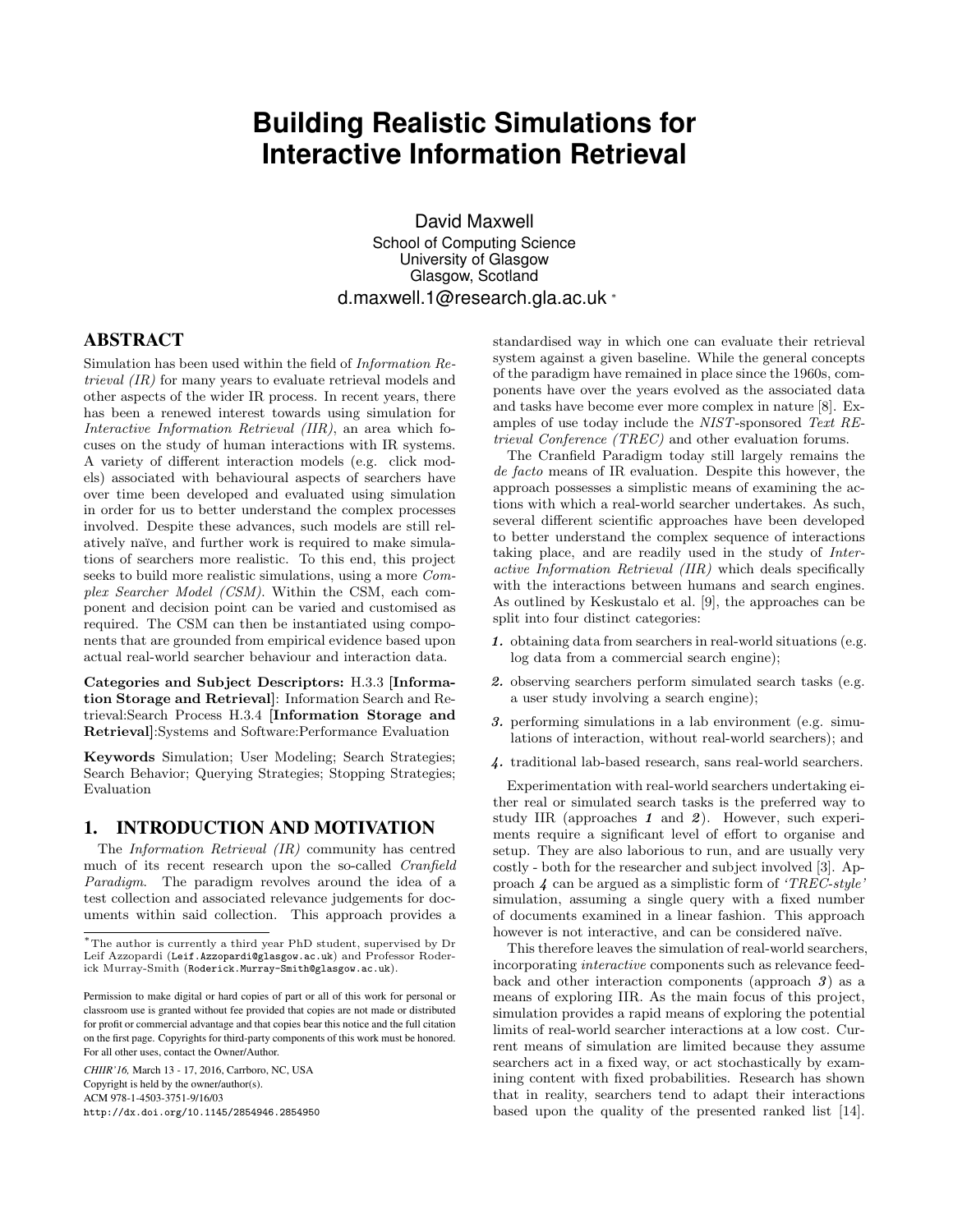

Figure 1: A flowchart of the current iteration of the CSM, complete with decision points (shown in grey) and tasks (shown in white) that a searcher undertakes within the wider search/IIR process. The model is adapted from Baskaya et al. [4] and Thomas et al. [16], with the figure itself adapted from Maxwell et al. [13].

Simulations of course would not be effective if the underlying models and assumptions do not adequately represent the actions that real-world searchers would be inclined to undertake [3]. While the IIR community has recently made advances in user modelling (e.g. [1, 2, 4, 16]), a significant amount of work is still required to make simulations of searchers more credible. To this end, this project aims to build more realistic simulations, starting with a Complex Searcher Model (CSM), illustrated as a flowchart in Figure 1. Within the CSM, a complex search process is modelled, where each component (e.g. query generation) and decision point (e.g. deciding when to stop) can be varied and customised. We also instantiate the CSM with components grounded from empirical evidence based upon actual real-world searcher behaviour and interaction data, providing realism to the simulations.

# 2. RESEARCH QUESTIONS

The initial focus of this project will involve addressing the first three research questions, which revolve around improving querying and stopping components. The latter part of this project will then ensure the realism, flexibility and validity of the developed components as a whole.

RQ1 How can we create more realistic stopping components that reflect different types of searcher stopping behaviour?

Addressing this research question will require research to RQ1.1 examine what factors specifically influence the stopping behaviours of searchers, and RQ1.2 which operationalised stopping strategies best reflect the actual stopping behaviours of real-world searchers.

We also address the issue of query generation.

RQ2 How do we create more realistic querying components that reflect upon different types of searcher querying behaviour?

Specifically, we wish to examine  $RQ2.1$  what factors influence querying behaviours; RQ2.2 how we can rank and select queries for issuing to the underlying search engine; and RQ2.3 how we can revise the list of possible queries that can be issued as the simulated searcher 'learns' from examining snippets and documents. This final point is of particular importance to building a realistic query generation component for the CSM, but will however require a modification of the CSM to allow for the updating of potential query terms. These findings, in combination with the findings related to stopping behaviour, leads to the following overarching question.

RQ3 What is the interplay between querying and stopping strategies, and other components of the CSM?

Of course, the CSM presented in Figure 1 contains a variety of different components that can be explored. While the time available for this project does not permit a thorough exploration of all, there are still some areas in which potential improvements in realism can be made.

RQ4 What other components of the CSM can be improved or refined to make the underlying model more realistic and flexible?

For example, based upon the data available at a given point, how can we RQ4.1 assess the quality of a provided Search Engine Results Page (SERP) from first impressions? RQ4.2 What features do searchers look for that give them confidence the SERP may contain useful information related to their information need?

Our final research question can neatly encapsulate all of the efforts towards the previous four questions, examining the realism of the simulations run with the CSM.

RQ5 With grounded CSM components, will the actions performed by simulated searcher be indistinguishable from those performed by actual searchers?

This question revolves around the concept of the so-called Belkin test. When provided with the interaction logs of both a real-world searcher and simulated searcher under similar conditions (e.g. time constraints), would one be able to differentiate between the two?

#### 3. METHODOLOGY AND PROGRESS

This section details the work that has been undertaken thus far towards this project, highlighting the key accomplishments and findings towards addressing the overarching research questions provided in Section 2. The main approach taken for this project entails:  $(i)$  the collection of